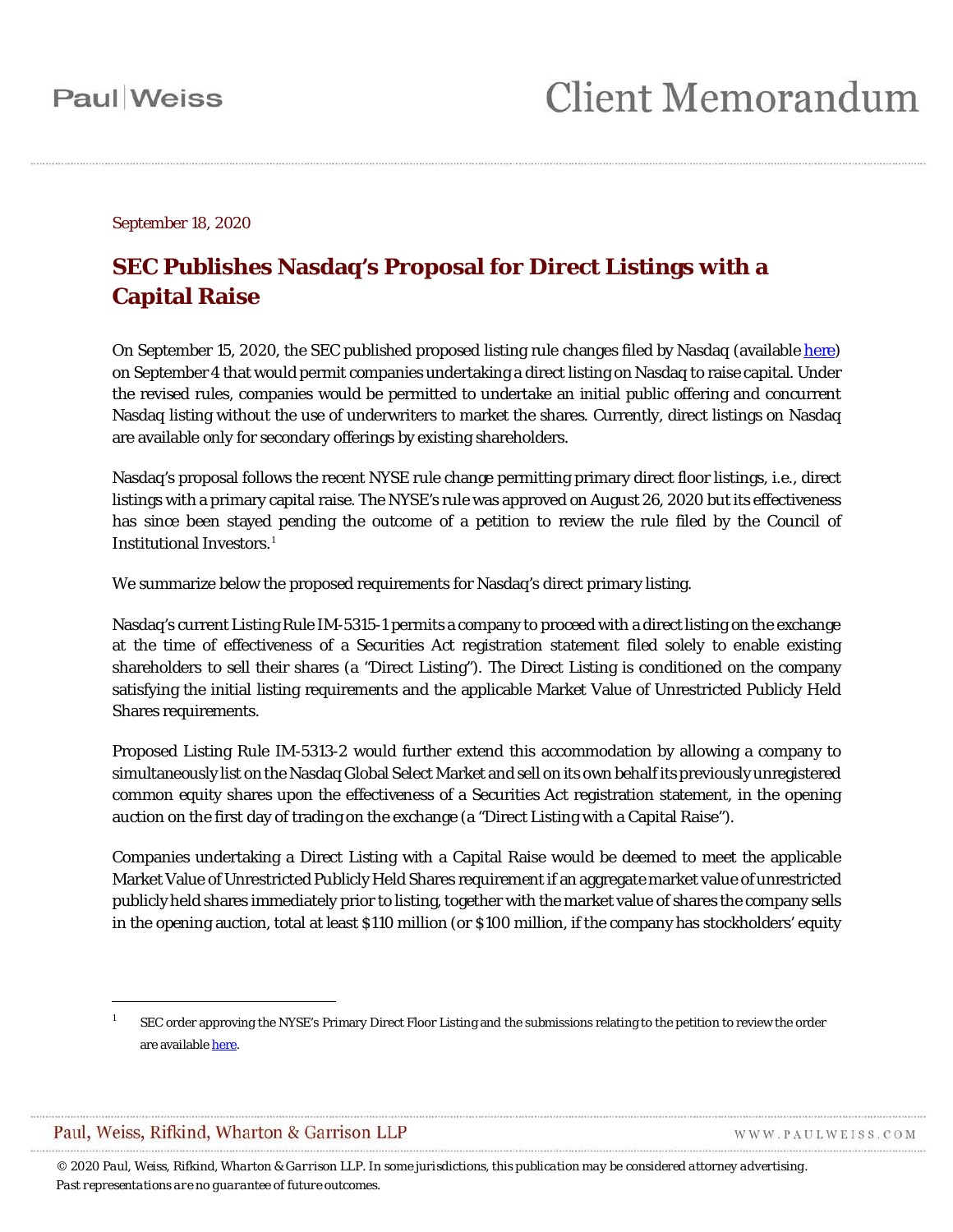#### **Paul** Weiss

# **Client Memorandum**

of at least \$110 million), with such market value calculated using a price per share equal to the price that is [2](#page-1-0)0% below the lowest price of the price range established by the company in its registration statement.<sup>2</sup>

The company listing via a Direct Listing with a Capital Raise would be required to comply with all other initial listing requirements, namely having the applicable minimum number of shareholders,  $\frac{3}{2}$  $\frac{3}{2}$  $\frac{3}{2}$  at least 1,250,000 unrestricted publicly held shares outstanding at the time of initial listing, and a price per share of at least \$4.00 at the time of initial listing.

Securities being listed in connection with the Direct Listing with a Capital Raise would need to begin trading on Nasdaq following the initial pricing through the Nasdaq Halt Cross. The initial pricing would be facilitated by a broker-dealer appointed by the company to serve as a financial advisor to the company and to perform the functions typically assigned to an underwriter in a traditional initial public offering (as contemplated by Rule 4128(c)(8)).

Officers, directors and owners of 10% or more of the company's common shares prior to the opening auction would be permitted to purchase shares sold by the company as well as other shareholders or sell their own shares as long as such purchases and sales comply with general anti-manipulation provisions, Regulation M and other applicable securities laws.

A company undertaking a Direct Listing with a Capital Raise would have to use a new order type, the "Company Direct Listing Order" or "CDL Order," that would be a market order entered for the quantity of shares offered by the company as specified in the registration statement. The CDL order would be subject to the following conditions:

- it could be entered only on behalf of the company and by only one Nasdaq member representing the company;
- it could not be canceled or modified;

 $\overline{a}$ 

<span id="page-1-0"></span><sup>2</sup> The SEC cited the following example: if the company is selling 5,000,000 shares in the opening auction and there are 45,000,000 shares issued and outstanding immediately prior to the listing that are eligible for inclusion as unrestricted publicly held shares based on disclosure in the company's registration statement, then the Market Value of Unrestricted Publicly Held Shares will be calculated based on a combined total of 50,000,000 shares. If the lowest price of the price range disclosed in the company's registration statement is \$10 per share, Nasdaq will attribute to the company a Market Value of Unrestricted Publicly Held Shares of \$400,000,000, based on an \$8 price per share, which is 20% below the bottom of the disclosed range (of \$10).

<span id="page-1-1"></span>Nasdaq Listing Rule 5315(f)(1) requires a security to have: (A) at least 550 total holders and an average monthly trading volume over the prior 12 months of at least 1,100,000 shares per month; or (B) at least 2,200 total holders; or (C) a minimum of 450 round lot holders and at least 50% of such round lot holders must each hold unrestricted securities with a market value of at least \$2,500.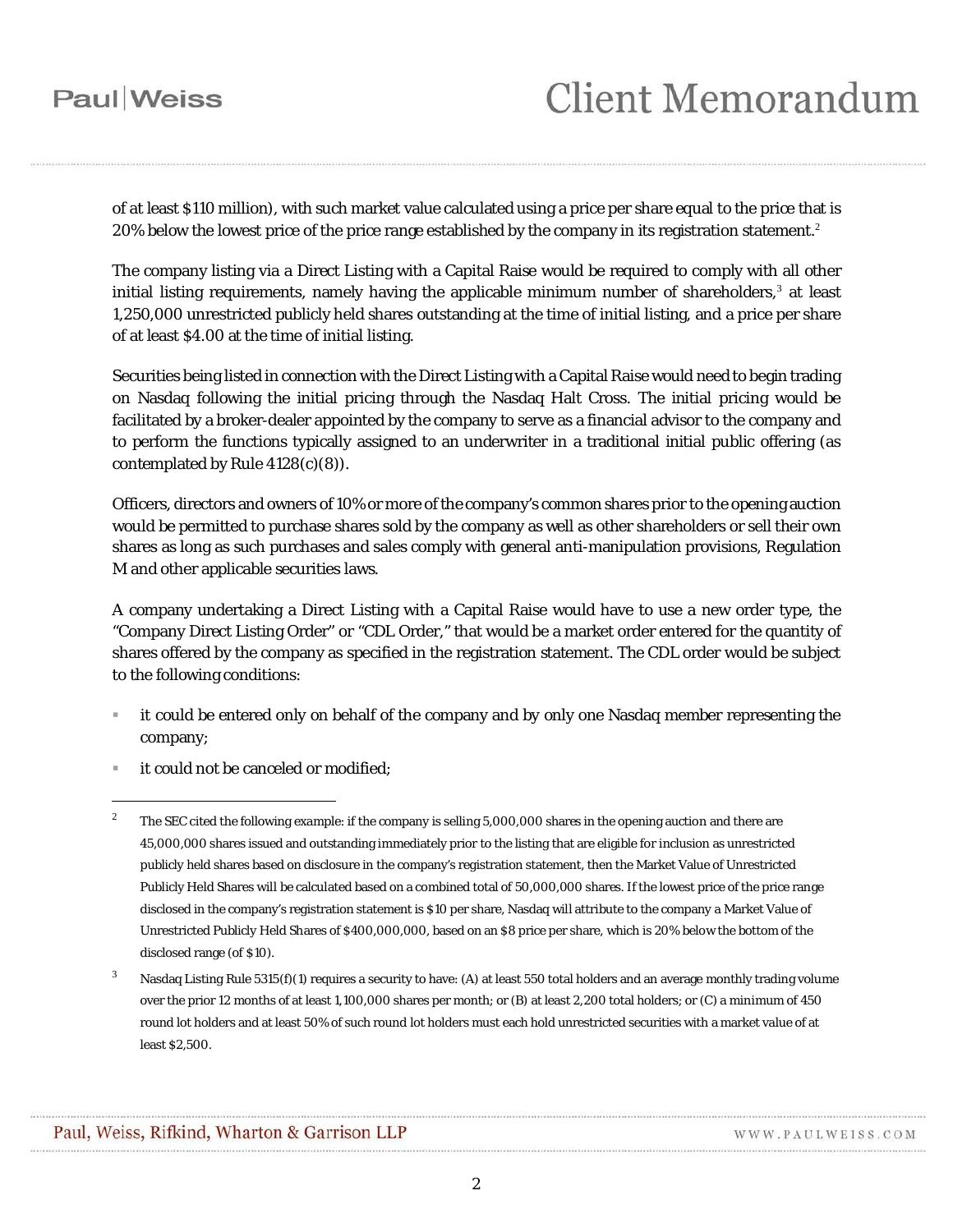### **Paul** Weiss

- it could only be executed in full, in the Nasdaq Halt Cross, at the price determined by the Halt Cross; and
- all orders placed better than the price determined in the Nasdaq Halt Cross would have to be satisfied.

The proposed rule changes amend certain other Nasdaq listing rules in order to establish requirements for disseminating information, establishing the opening price and initiating trading through the Nasdaq Halt Cross.

- Rule  $4120(c)(9)(B)$  would be added to specify that a security must not be released for trading on Nasdaq unless the expected price at which the cross would occur is at or above the price of 20% below the lowest price of the price range established by the company in its effective Securities Act registration statement. There would be no upper limit to the price determined in the Halt Cross. The financial advisor to the company would be responsible for determining whether the Halt Cross for a Direct Listing with a Capital Raise can proceed.
- Rules 4573(a)(3) and 4753(b)(2) would be modified to make adjustments to the calculation of the Current Reference Price<sup>[4](#page-2-0)</sup> and the determination of the price at which the Nasdaq Halt Cross would execute. If multiple prices existed that would satisfy the condition for determining the price, Nasdaq would modify the fourth tie-breaker for a Direct Listing with a Capital Raise to use the price closest to the price that is 20% below the lowest price range disclosed by the company in its effective Securities Act registration statement.
- Rule  $4120(c)(9)$  would be amended to specify that the activities performed by a financial advisor under Rule  $4120(c)(8)$  must be conducted in a manner consistent with all federal securities laws, including Regulation M and other anti-manipulation requirements.

The proposed rules will now be subject to a 21-day comment period following the date of the publication in the *Federal Register*.

\* \* \*

 $\overline{a}$ 

- The single price at which the maximum number of shares of Eligible Interest can be paired.
- If more than one price exists under subparagraph (i), the Current Reference Price shall mean the price that minimizes any Imbalance.
- If more than one price exists under subparagraph (ii), the Current Reference Price shall mean the entered price at which shares will remain unexecuted in the cross.

<span id="page-2-0"></span><sup>4</sup> "Current Reference Price" means: